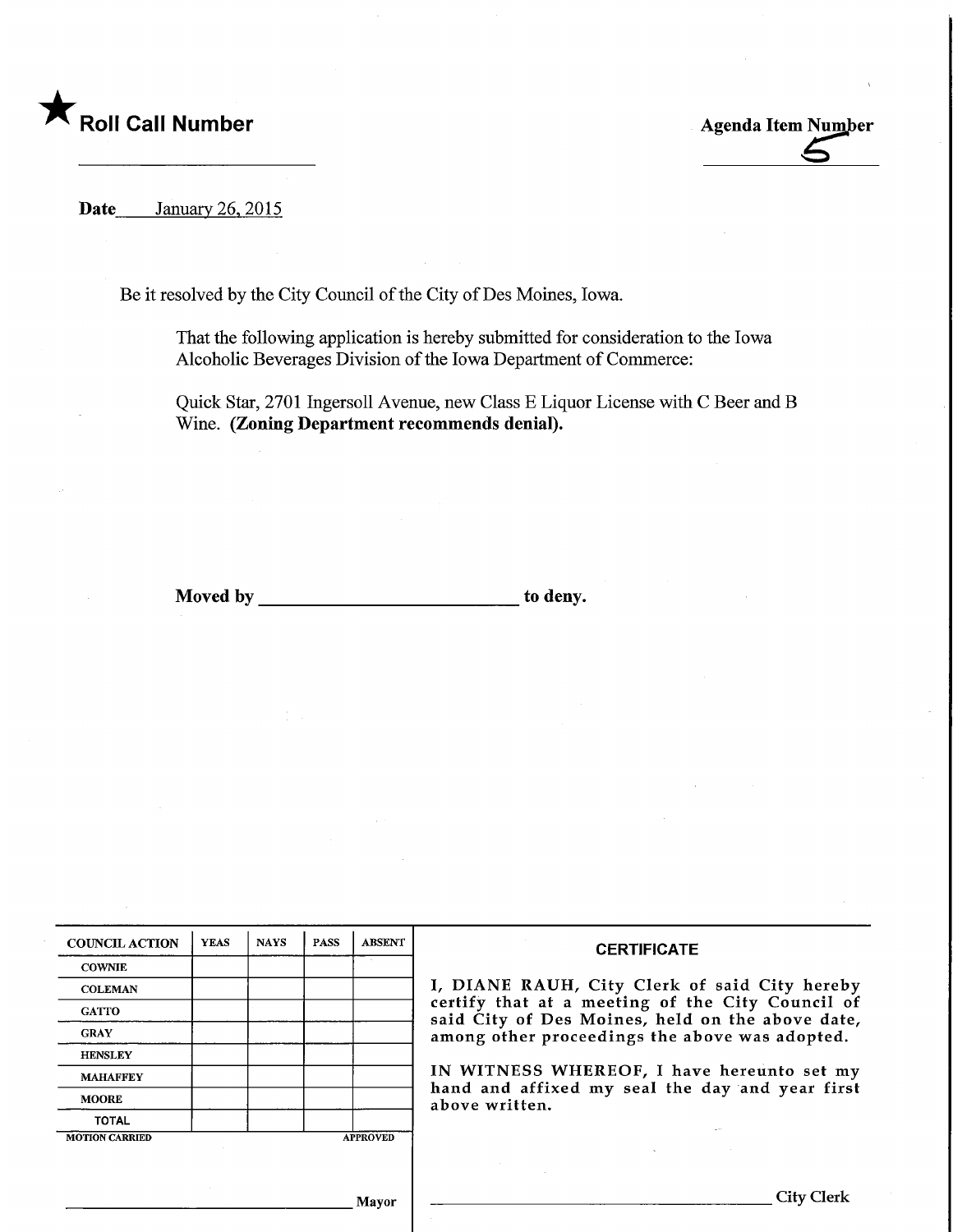

5

January 20,2015

SKG Enterprises LLC d/b/a Quick Star Kyle Kruidenier 6601 Westtown Pkwy, Ste 200 West Des Moines, 50265

Charanijit Kaur 2701 Ingersoll Avenue Des Molnes, IA 50312

Emailed to: charan.sukhi@gmail.com

Re: Liquor License Renewal Subject Property - 2701 Ingersoll Avenue, Des Moines

Dear Sir/Madam:

The City of Des Moines has received your Class E liquor license for the Quick Star gas station/convenience store on the subject property-listed above.

As set forth in the Notice of Zoning Violation dated January 14, 2015, the store is not in compliance with Section 134-954 of the City of Des Molnes Zoning Ordinance for (1) failure to obtain a Conditional Use Permit; (2) failure to submit an audit as requested on September 12, 2014.

 $\mathcal{L}^{\text{max}}_{\text{max}}$ 

Your application for the liquor license for this store is scheduled to come before the Des Moines City Council for consideration on January 26,2015, Due to the ongoing zoning violations, the City staff will be obligated to recommend that the application be denied, or that the consideration of the application be continued to a later date to allow time to remedy the zoning violations.

The City staff will consider supporting a continuance only if the business demonstrates a willingness to timely remedy the zoning violations as provided in the Notice. If the business does not demonstrate a willingness to timely the zoning violations, Staff will have no option but to request denial of the liquor license.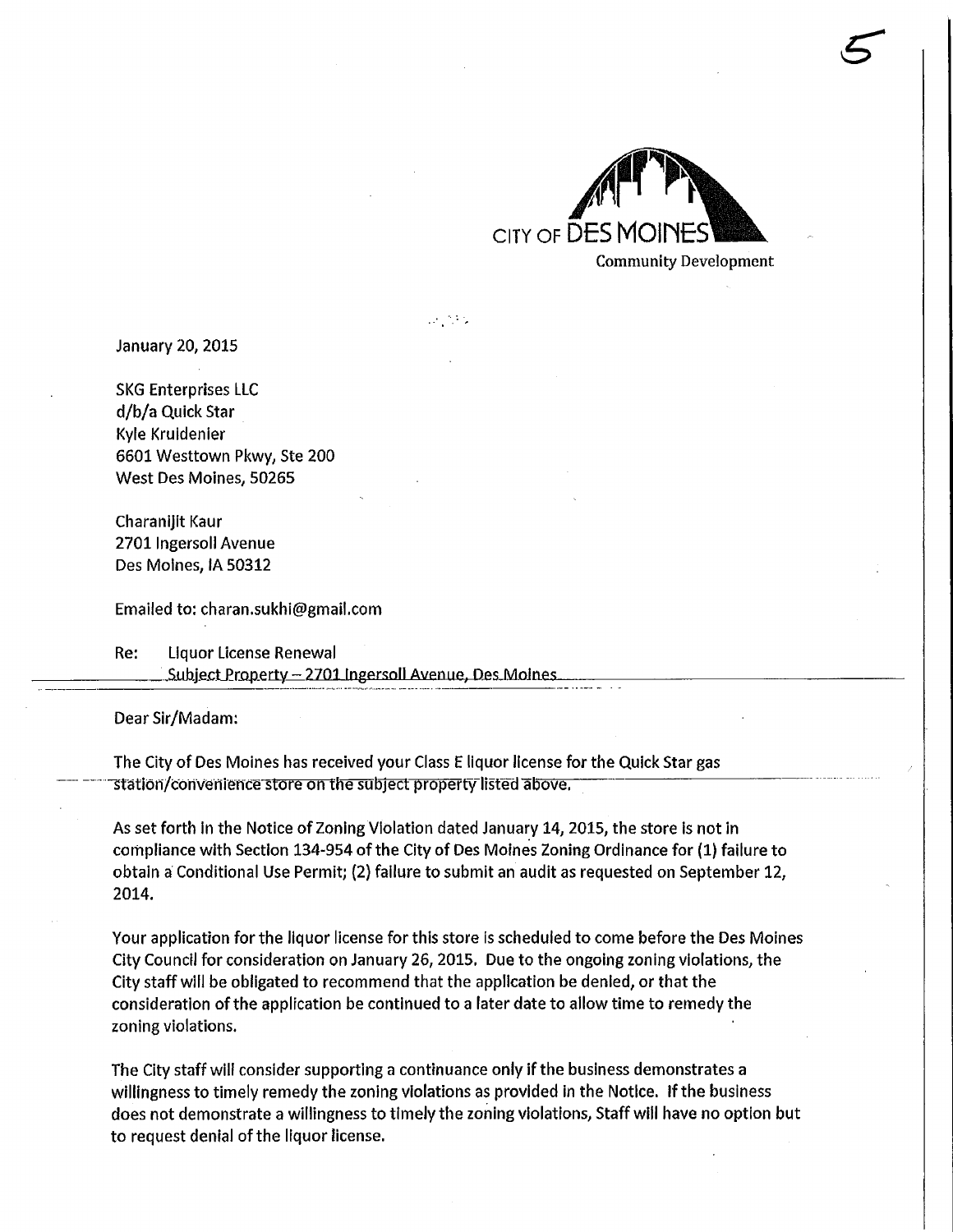Sincerely,

ħ SuAnn Donovan

 $\epsilon \sim 10$ 

Neighborhood Inspection Zoning Administrator 602 Robert D. Ray Drive Des Moines, IA 50309 smdonovan@dmgov.org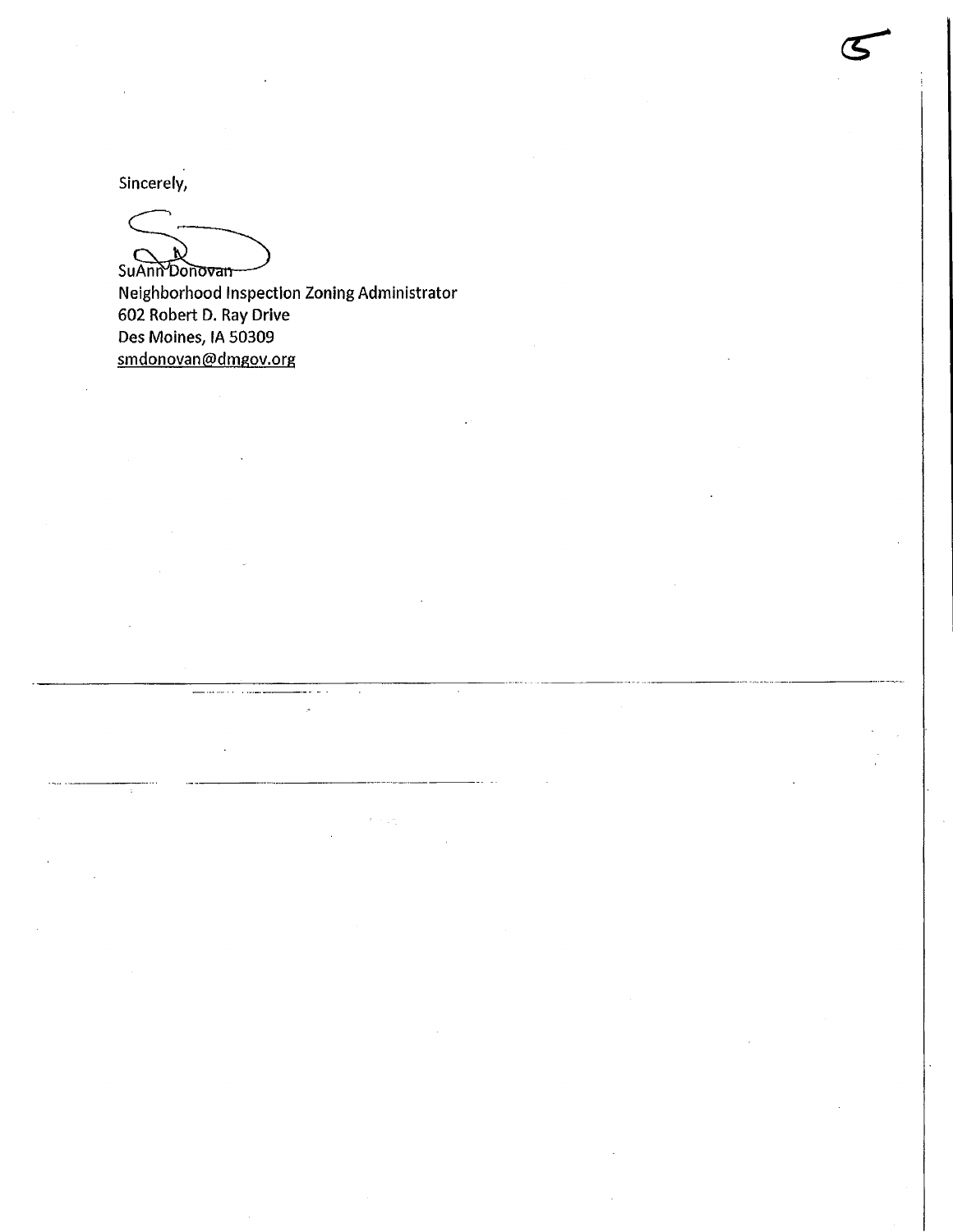

Community Development

 $\tilde{\mathcal{S}}$ 

January 14,2015

SKG Enterprises LLC d/b/a Quick Star Kyle Kruidenier 6601 Westtown Pkwy, Ste 200 West Des Moines, 50265

Charanijit Kaur 2701 Ingersoll Avenue Des Moines, IA 50312

Emaifed to: charan.sukhi@gmall.com

Re: Notice of Zoning Violation Subject Property - 2701 Ingersolt Avenue, Des Moines

Dear Mr. Sir/Madam:

The operation of the Quick Star gas station/convenience store on the subject property listed above has been treated as a legal non-conforming use of the property as a grocery store, in the NPC Neighborhood Pedestrian Commercial district. Pursuant to Section 134-1352 (b) of the Municipal Code of the City of Des Moines, a legal nonconforming use as a Limited Food Sales Establishment is allowed to continue so long as it remains otherwise lawful. However, the City has imposed new zoning regulations which more specifically distinguish between those business to be treated as a Limited Food Sales Establishment and/or a Gas Station/Convenience Store with accessory sales of alcoholic beverages, and those businesses which will be treated as a Liquor Store because of their impact upon neighboring properties.

Quick Star is in violation of the City of Des Moines Zoning Ordinance as follows:

1. The business is not in compliance with Section 134-954 for continuing to sell alcoholic liquor, wine and beer without a Conditional Use Permit.

Ordinance No. 15,133, passed September 10,2012, amended Section 134-954 of the Des Moines Municipal Code, to require all new businesses selling alcoholic liquor, wine or beer obtain a conditional use permit before commencing operation, and to require all existing businesses that have continuously held an alcoholic liquor license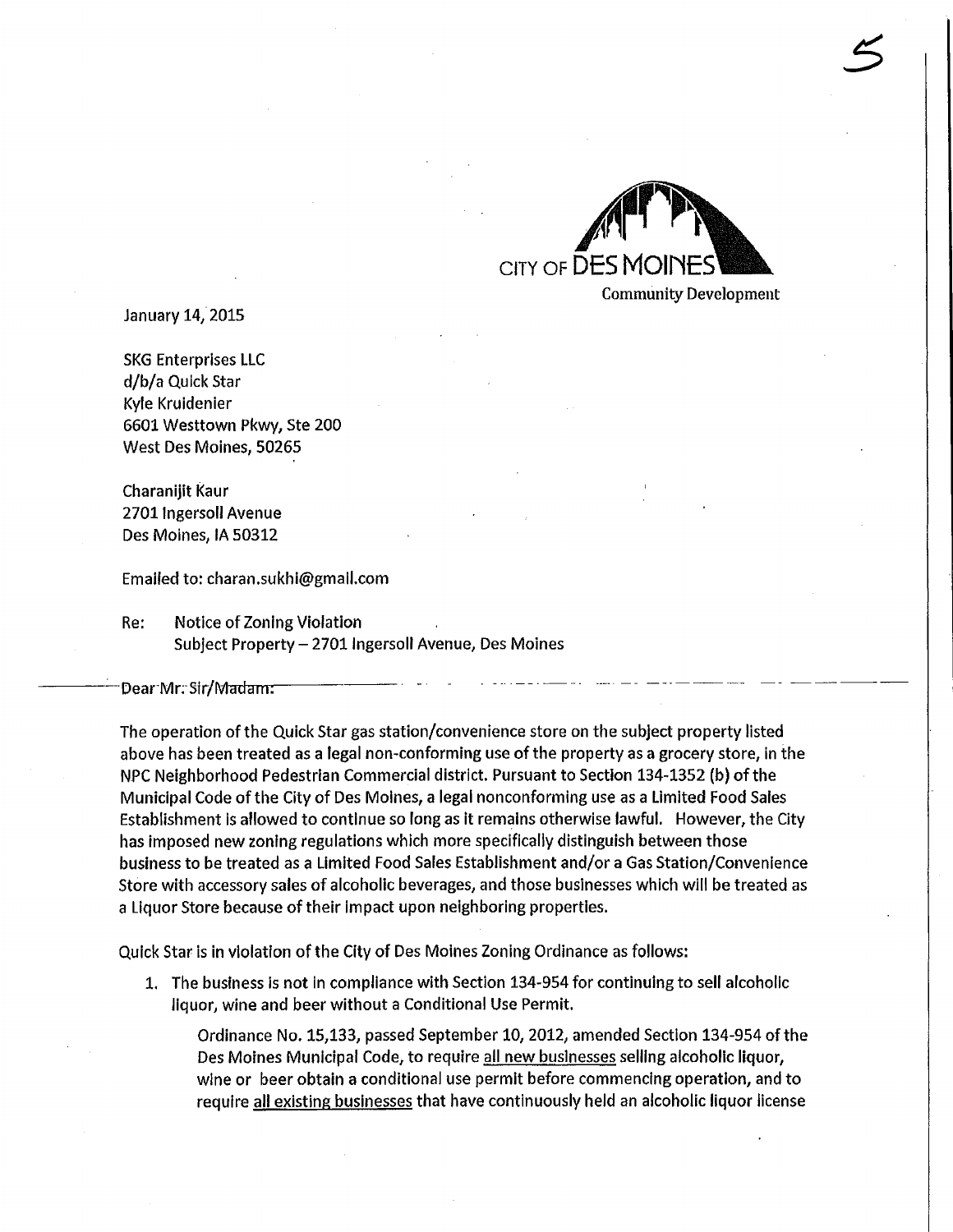or a wine or beer permit since July 1,2012, obtain a Conditional Use Permit to continue selling alcoholic liquor, wine or beer after December 31, 2013.

- 2. Quick Star is not in compliance with Section 134-954 for failure to limit sales of alcoholic liquor, wine, beer or tobacco products to 40 percent or less of the gross receipts from all sales.
	- a) Ordinance No, 15,133, passed September 10, 2012, amended Section 134-954 of the Des Moines Municipal Code, to require that a Gas Station/Convenience Store derive no more than 40% of its gross receipts from the sale of alcoholic liquor, wine, beer or tobacco products. This requirement was immediately applicable to new licenses for a Gas Station/Convenlence Store seeking sale of alcoholic liquor, and became applicable on December 31, 2013, to establishments that have continuously held an alcoholic liquor license or a wine or beer permit since July 1, 2012.
	- b) September 12,2014, an audit was requested. An audit has not been presented from a certified public accountant, In accordance with Section 134-954(a) of the Municipal Code of the City of Des Moines, no more than 40 percent of the gross receipts from sales from a Limited Food Sales Establishment may be derived from the sale of alcoholic liquor, wine, beer or tobacco products.

If you feel that you have received this notice in error or disagree with the determination of the violation, you may appeal this determination to the Zoning Board of Adjustment for the City of Des Moines by filing a notice of appeal within 10 days.

Sincerely,

SuAnn Donovan Neighborhood Inspection Administrator Deputy Zoning Enforcement Officer 602 Robert D. Ray Drive Des Moines, IA 50309 smdonovan@dmgov.org

NOTE: Any order, decision or determination made by this office in the enforcement of the Zoning Ordinance may be appealed to the Zoning Board of Adjustment. The Procedural Rules of the Zoning Board of Adjustment provide that you, as the party to whom this communication is directed, must file the appeal with the Community Development Department within ten days of the date of this communication. Any other aggrieved person seeking to appeal this order, decision or determination must file the appeal within ten days of actual notice by such person